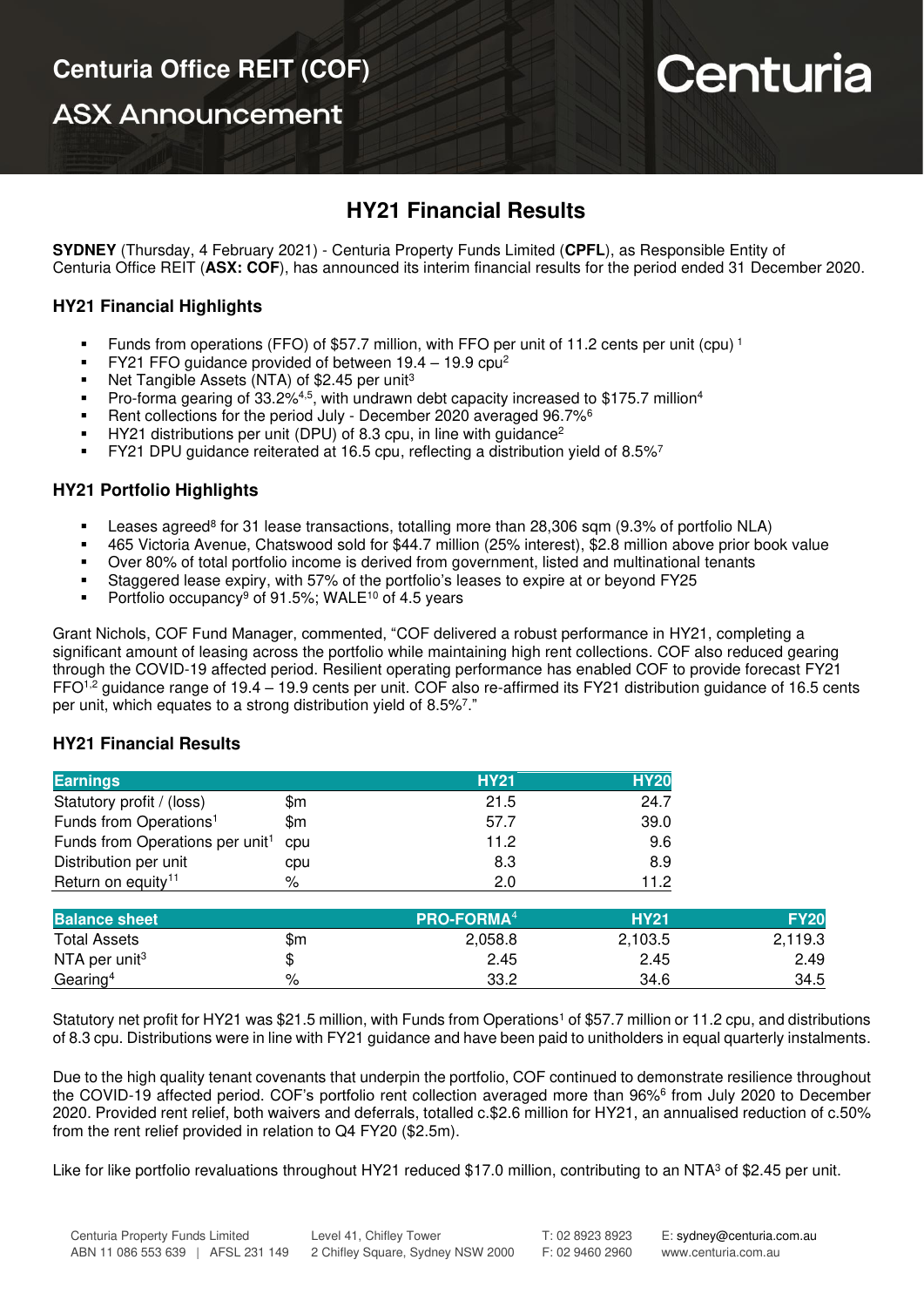## **Centuria Office REIT (COF)**

**ASX Announcement** 

# Centuria

COF strengthened its balance sheet during HY21, with gearing reducing to 33.2%4,5 and undrawn debt capacity increasing to \$175.7 million<sup>4</sup>. The reduction in gearing further increased COF's significant covenant headroom with an interest coverage ratio of 7.6x<sup>4</sup> (covenant 2.0x) and loan to value ratio of 36.8%<sup>4</sup> (covenant 50%). COF maintains a staggered debt maturity profile with five high quality financiers, a weighted average debt maturity of 2.8 years and a competitive all in debt cost of approximately 2.3%4,12 .

## **Property Portfolio**

| <b>Portfolio Snapshot</b>               |               | <b>HY21</b> | <b>FY20</b> |
|-----------------------------------------|---------------|-------------|-------------|
| Number of assets                        |               | 23.0        | 23.0        |
| Book value                              | \$m           | 2,032.4     | 2,063.4     |
| <b>WACR</b>                             | $\frac{1}{2}$ | 5.9         | 5.9         |
| Occupancy by income                     | %             | 91.5        | 98.1        |
| WALE by gross income                    | years         | 4.5         | 5.1         |
| Leases agreed by area                   | sqm           | 28,306      | 32,378      |
| Average NABERS energy rating (by value) | <b>Stars</b>  | 4.8         | 4.7         |
| Average NABERS water rating (by value)  | <b>Stars</b>  | 4.0         | 3.9         |
| Average building age (by value)         | vears         | 16.4        | 15.3        |

Despite the challenging operating conditions, COF completed a significant amount of leasing activity. During HY21, COF completed 31 separate lease transactions, with leases agreed<sup>6</sup> for 28,306 sqm, representing 9.3% of portfolio NLA. Of the agreed deals, 10,791 sqm related to new tenants entering COF's portfolio across 17 separate deals. The balance related to tenant renewals.

Occupancy<sup>9</sup> at 31 December 2020 was 91.5%. Occupancy decreased 6.6% compared to 30 June 2020 due to the Infosys expiry at 818 Bourke Street, Melbourne and Foxtel surrendering its lease at 35 Robina Town Centre Drive, Robina, QLD – as previously announced. Under this agreement, COF received a surrender payment equivalent to the rent payable for the remainder of Foxtel's lease term, discounted to June 2020. This surrender provides an opportunity to utilise Centuria's strong leasing capabilities to reposition the asset, maximising the benefit of the surrender payment received. Pleasingly, and due to leasing completed, occupancy<sup>9</sup> at 35 Robina Town Centre, Robina increased to 36.1% during HY21.

COF's Weighted Average Lease Expiry (WALE)<sup>10</sup> as at 31 December 2020 was 4.5 years. COF's portfolio provides a staggered expiry profile with 57% of leases expiring at or beyond FY25. Notably, COF's portfolio income is derived from high quality tenant covenants, with more than 80% of income coming from government, listed or multinational tenants. More than 25% of income is derived from government tenants with the Federal Government representing almost 15% of portfolio income. Despite the significant exposure to large corporations and government tenants, the COF portfolio remains very diversified, with no single tenancy representing more than 7% of portfolio income.

As at 31 December 2020, 13 of the 23 assets, representing 59% by value, were independently revalued resulting in a marginal, decreased portfolio value of approximately \$17m<sup>13</sup> or 0.8%, compared to the preceding book value. The decrease in value was primarily the result of valuers adopting lower growth rates, with increased downtime and incentives. The weighted average capitalisation across the portfolio was broadly unchanged at 5.90%.

### **Capital Transactions**

During HY21, COF entered an unconditional contract for the sale of its 25% interest in 465 Victoria Avenue, Chatswood NSW. The sale price of \$44.7 million is above the 30 June 2020 book value of \$41.9 million. The sale unwinds COF's only minority interest in an asset. Settlement occurred post balance date on 1 February 2021.

The sale of 465 Victoria Avenue was consistent with the broader market, as there was an increase in transactional activity in the second half of 2020. Several capital transactions demonstrated robust investment demand for quality Australian office property. A number of these transactions occurred in metropolitan markets, with investors attracted to the relative affordability and accessibility these markets provide to tenants.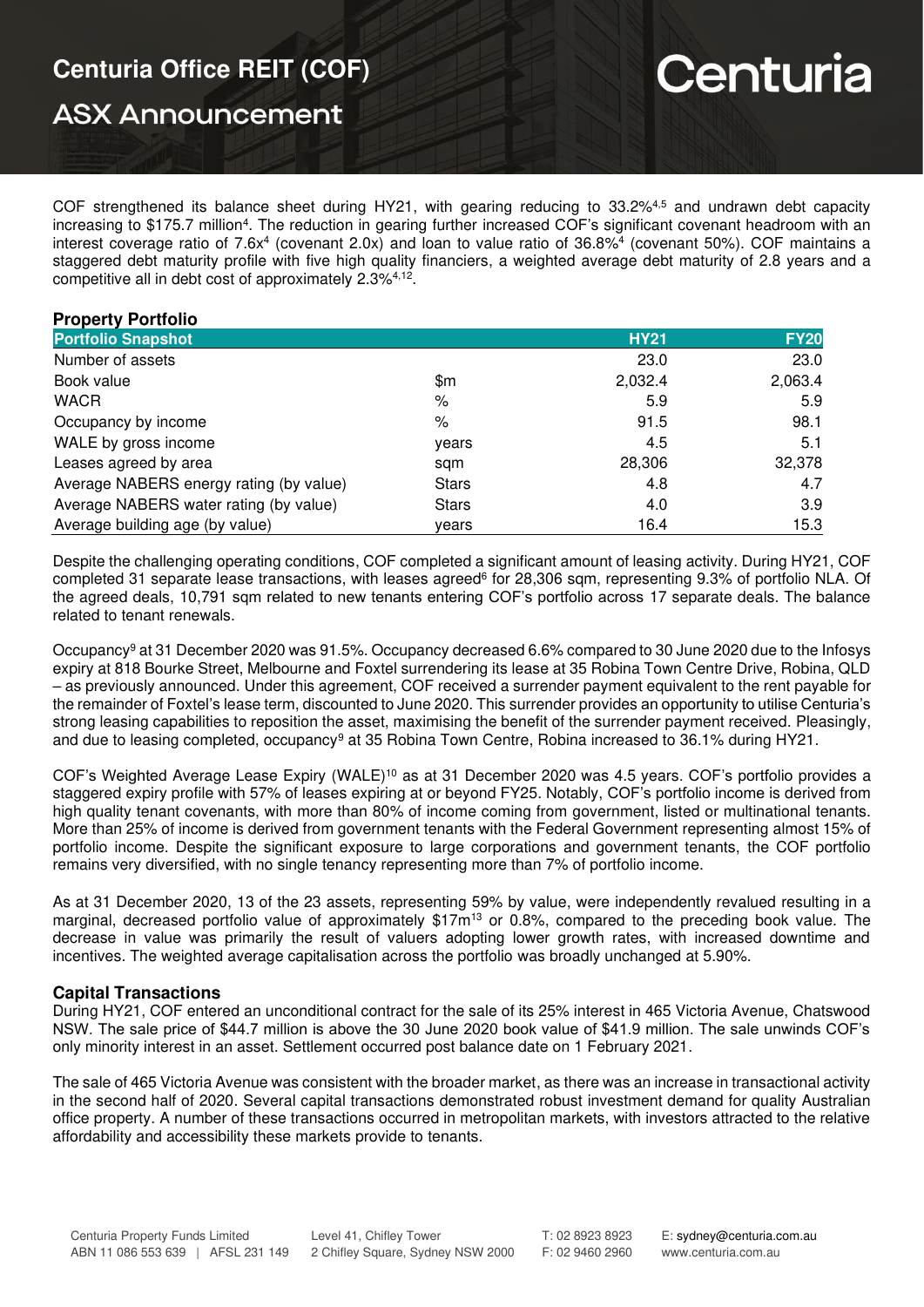## **ASX Announcement**

# Centuria

#### **Environmental, Social and Governance (ESG)**

Over the course of 2020, COF sought to enhance energy and water efficiency, delivering improved 2020 NABERS Energy and Water ratings of 4.8 Stars and 4.0 Stars, respectively. Furthermore, COF continues to expand the adoption of renewable energy sources, with the rollout of solar projects across the portfolio such that 26% of assets now produce solar electricity.

#### **Summary & Outlook**

Grant Nichols, COF Fund Manager, said, "The portfolio performed well throughout HY21, generating solid leasing activity, strong cash receipts and maintaining WALE. This performance can be credited to the portfolio being underpinned by high quality tenants and assets offering affordable rents in locations that resonate well with tenants at a time when operating costs are scrutinised and workforces' preferences show a trend towards working closer to home. Additionally, COF benefits from a relatively young asset portfolio with the average building being 16.4 years. Younger generation stock will assist with attracting and retaining tenants while providing limited overall capital expenditure and maintenance requirements.

With a geographically diversified portfolio of quality, highly connected assets offering affordable office space and exposure to Australia's better performing office markets, COF is well placed to benefit from the improving outlook for Australian office markets and continue delivering quality income streams to unitholders.

The improving outlook for the Australian economy, underpinned by significant government stimulus, should translate into solid white collar employment growth throughout 2021. With many tenants recognising the productivity and employee engagement benefits from being located in a central workplace, we expect that Australian office leasing conditions will continue to improve."

COF provides FY21 FFO guidance of 19.4-19.9 cents per unit and reiterates FY21 distribution guidance of 16.5 cents per unit paid in equal quarterly instalments and reflecting a current yield of 8.5%<sup>7</sup>.

### **HY21Results Presentation**

A playback of HY21 results webcast will be made available on COF's [website.](https://centuria.com.au/cof/HY21-results/)

– Ends –

#### **For more information or to arrange an interview, please contact:**

| <b>Tim Mitchell</b>                     | Alexandra Koolman                              |
|-----------------------------------------|------------------------------------------------|
| <b>Group Head of Investor Relations</b> | <b>Senior Manager Corporate Communications</b> |
| Centuria Capital Limited                | Centuria Capital Limited                       |
| Phone: 02 8923 8923                     | Phone: 02 8923 8923                            |
| Email: tim.mitchell@centuria.com.au     | Email: alexandra.koolman@centuria.com.au       |
|                                         |                                                |

**Authorised for release** by Anna Kovarik, Company Secretary.

#### **About Centuria Office REIT**

COF is Australia's largest ASX listed pure play office REIT and is included in the S&P/ASX300 Index. COF owns a portfolio of high quality assets situated in core office markets throughout Australia. COF is overseen by a hands-on, active manager and provides investors with income and the opportunity for capital growth from a pure play portfolio of high-quality Australian office assets.

Centuria Property Funds Limited (CPFL) is the Responsible Entity for the ASX listed Centuria Office REIT (COF). CPFL, is a wholly owned subsidiary of Centuria Capital Group (CNI). CNI is an ASX-listed specialist investment manager with \$10.2 billion in total assets under management and offers a range of investment opportunities including listed and unlisted property funds as well as taxeffective investment bonds.

**[www.centuria.com.au](http://www.centuria.com.au/)**